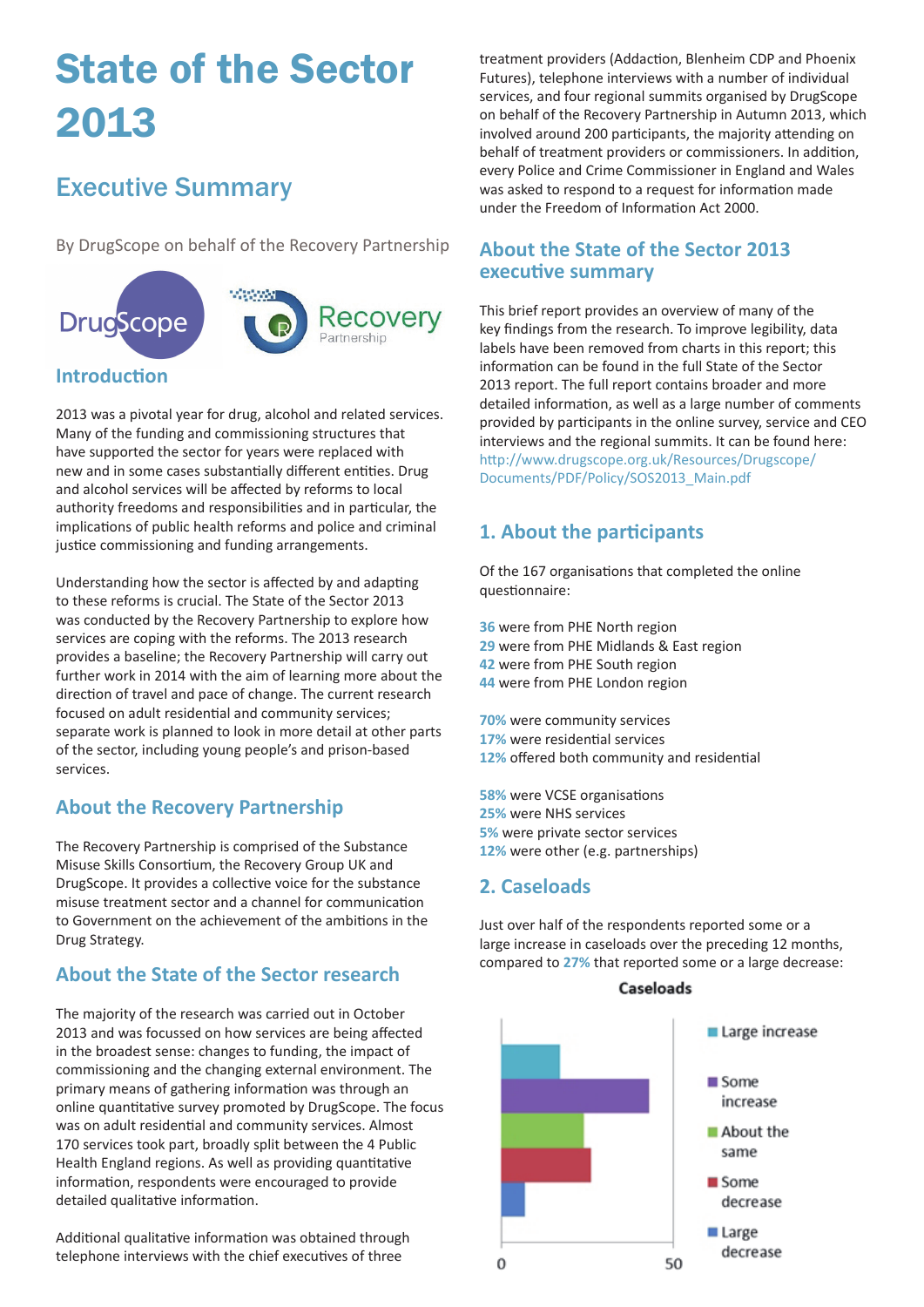Gaining or losing services following recommissioning does not appear to be the predominant factor in determining caseloads, with only 18% ascribing an increase or decrease to this.

#### **3. Public Health reform**

57% of respondents reported that they had had no engagement with Health and Wellbeing Boards (HWBs), or were unsure.



Some participants expressed concern about the extent to which drugs and alcohol are being reflected by the new public health structures:

*Many [Joint Strategic Needs Assessments] hardly mention drugs and some of them only pay a very glancing reference to alcohol. - Interviewee*

**4. Police and Crime Commissioners**

Just over **60%** of respondents reported that they had had no engagement with their Police and Crime Commissioner (PCC) or that they were not sure if they had or not:



**Engagement with Police & Crime** Commissioners

However, several respondents indicated engagement through Safer Future Communities (led by Clinks in partnership with DrugScope and others) and one respondent indicated that they are members of their local Police and Crime Panel.

Survey participants were asked about the inclusion of drugs and alcohol in Police and Crime Plans. Almost half of the 97 respondents were unsure:



*It's too early to tell if they are really committed to drug and alcohol interventions beyond initiatives that achieve headlines for talking tough. - Survey participant*

#### **5. Police and Crime Commissioners – responses to Freedom of Information requests**

Every PCC in England and Wales (and the Mayor's Office for Policing and Crime in London) was sent a request under the Freedom of Information Act 2000:

**42** requests for information sent **41** responses received.

- **• 35** were able to provide detailed information about the services they commission.
- **• 8** were able to provide an indication of the amount they intend to allocate for 2014-15.
- **11** were able to provide an indication of the commissioning / allocation mechanism for 2014-15
- **• 36** gave an indication of their engagement with HWBs in their force area, of which:
	- **• 28** were engaged with all HWBs
	- **• 7** were engaged with some HWBs
	- **• 6** had experienced difficulty engaging with one or more HWBs
	- All 4 Welsh PCCs were engaged with the relevant Area Planning Boards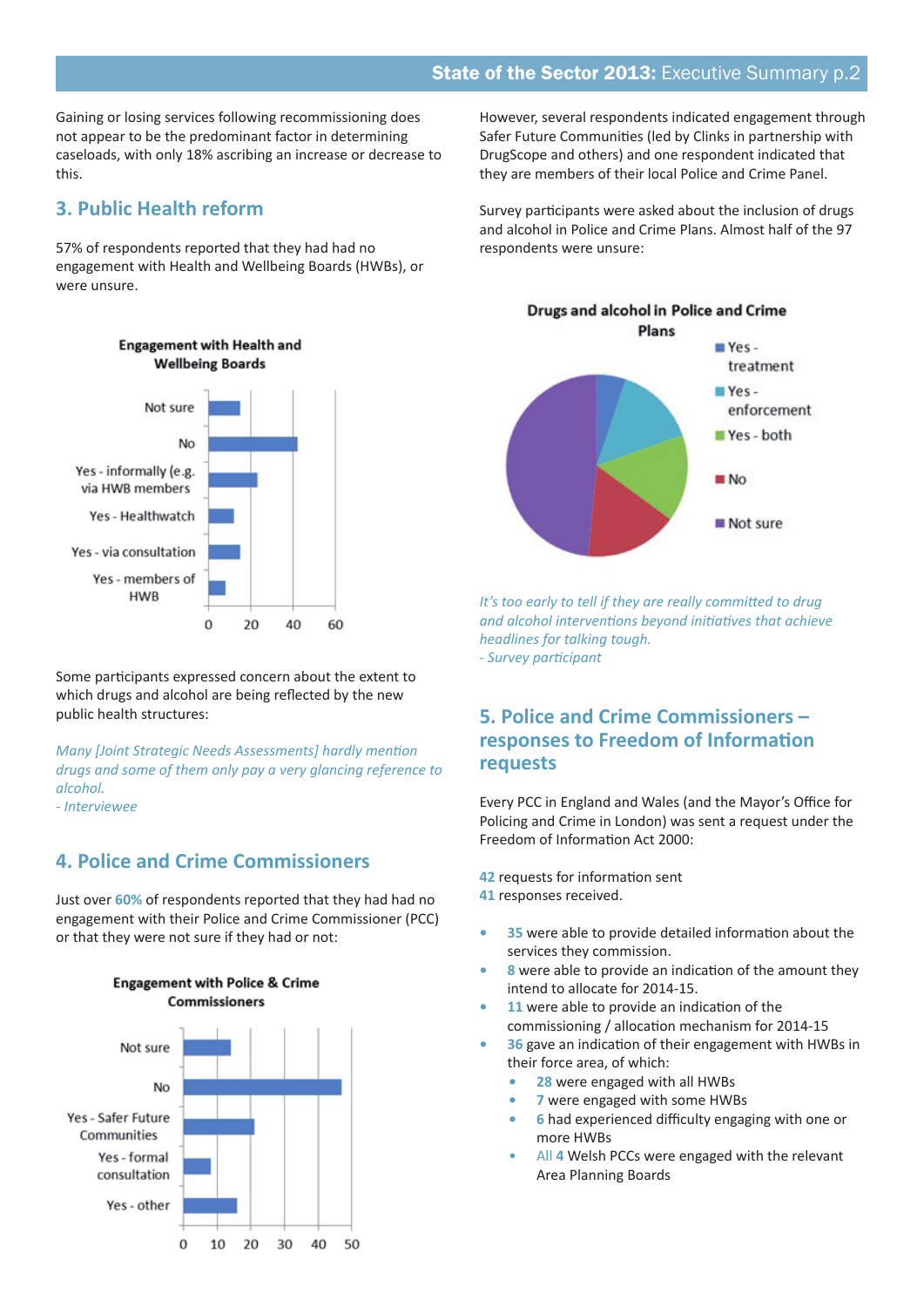#### **6. The impact of recommissioning**

*Money should fundamentally go on serving people, but as a result of continual processes of recommissioning, the reality is I have to spend the organisation's money winning the right to do that. - Interviewee*

Just over 40% of respondents said that they had been through retendering, recommissioning or contract renegotiation in the previous 12 months, whilst over **60% of 89** respondents said that they were expecting to go through this process in the following 12 months:

> Services anticipating retendering, recommissioning or renegotiation in the next 12 months



Several respondents expressed concern about the intentions behind recommissioning or retendering. However, whilst the majority of respondents felt that recommissioning had been burdensome and disruptive, a substantial number thought that services better meet local need, reflect good practice, and / or that service quality has been prioritised:



The impact of recommissioning

#### **7. Funding**

**33%** of services had seen no change **7%** had seen an increase due to gaining services **13%** had seen an increase for other reasons **9%** had seen a decrease as a consequence of losing services **26%** had seen a decrease for other reasons

Respondents were also asked about changes to their service as a result of funding changes:



#### Impact of funding changes by activity

#### **8. Staff, volunteers and recovery champions**

Participants in the online questionnaire were asked about the staffing implications of any funding changes. Many respondents indicated that they had tried to retain front line positions at the expense of other roles. Over half of the services that responded to this question indicated an increase in their use of volunteers.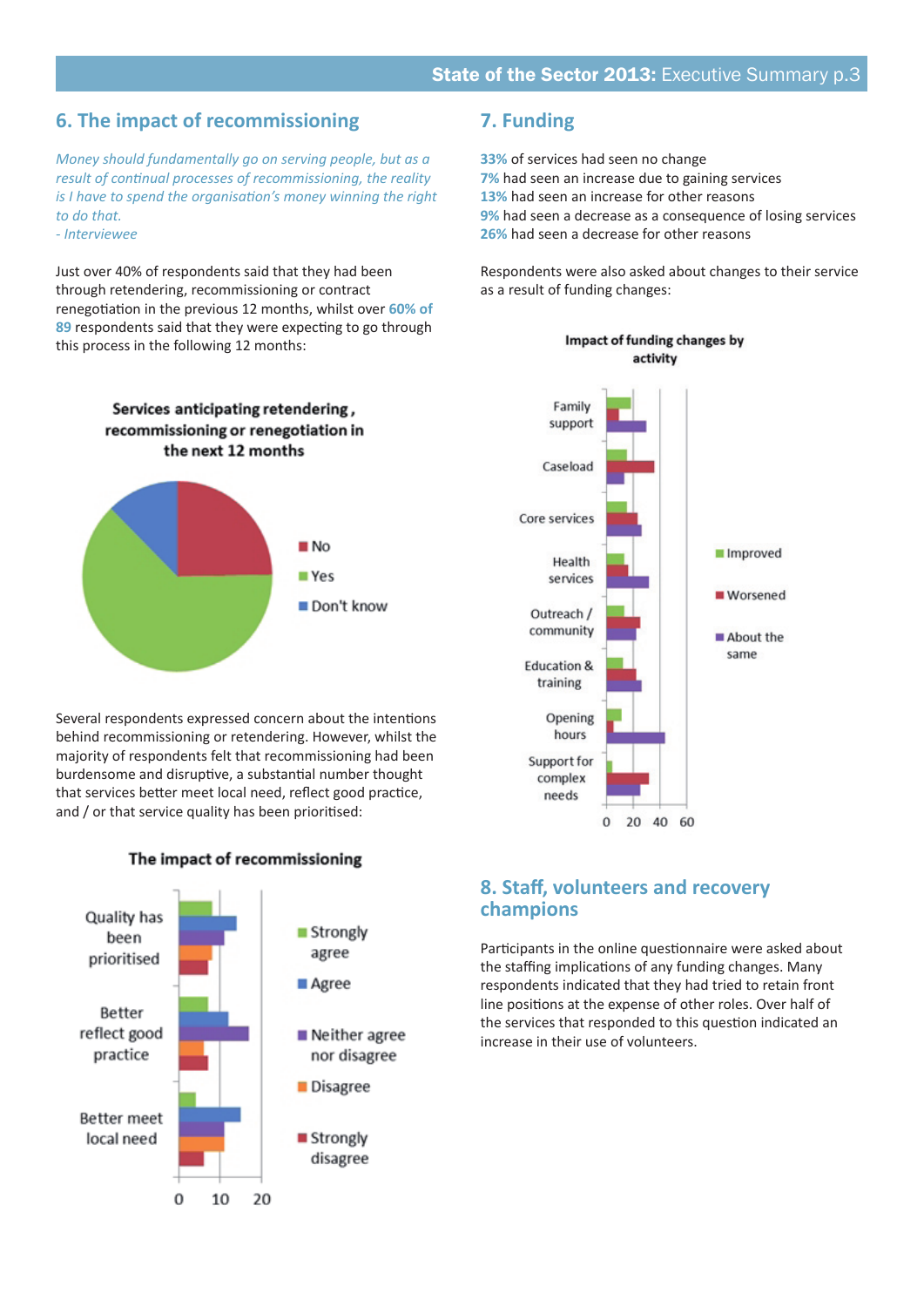## **Impact of funding** changes on staffing Volunteers Partnerships / resource sharing Decreased Recovery champions ■ Stayed the same Frontline ■ Increased Management **Back office**

#### **9. Services: provision and gaps**

114 services gave an indication of the client groups they are able to work with:



**66%** of the services responding to this question utilised recovery champions.

50

100

 $\theta$ 

**68 out of 97** services actively recruit staff with personal experience of drug and / or alcohol treatment, some via a programme. Some of the respondents who indicated that they do not do so stated that this was as a consequence of the type of service provision – e.g. offender or family services:

However, many services also indicated that whilst they could work with the groups indicated, they may not have specific funding, expertise or facilities to support this.

Services were also asked to indicate the types of support needs their clients most often present with, excluding drug and / or alcohol support needs (in the main report, these are further broken down by frequency of presentation):



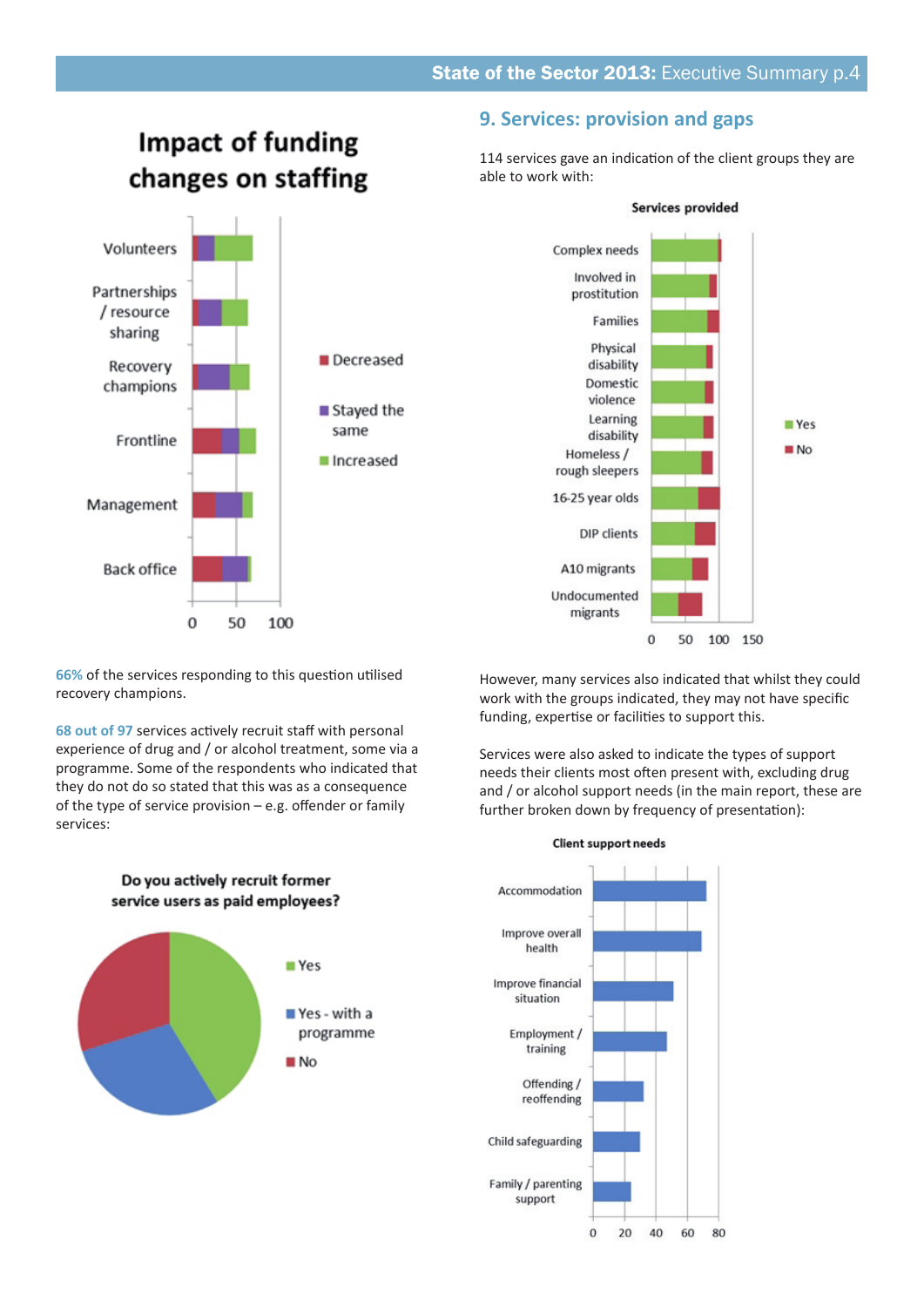Respondents were also asked to identify local gaps in services. 25 individual service gaps were identified, with the most common being:

Housing/housing support: **27%** Support for complex needs: **18%** ETE support: **12%** Welfare benefits advice: **8%**

#### **10. Access to specialist services**

Respondents were asked about the availability of specialist services, and whether they were delivered in-house by the service's own staff, in-house by an external agency, by referral only, or if they were locally unavailable. They were also asked to indicate whether local provision had improved or worsened over the previous 12 months:



**Access to specialist services** 

#### **11. Welfare reform**

Respondents were asked to give their opinion of the impact of welfare reform on their clients:



Although it is not clear in the chart above, 3 respondents indicated that the new sanctions regime and changes to personal benefits had had some or a strong positive impact on their clients.

#### **12. Employment and Troubled Families partnerships**

Participants were asked to provide information of any external partnerships supporting work around employment and the Troubled Families agenda. Almost 80% of respondents had some form of partnership arrangement with Jobcentre Plus, although none indicated working as part of a funded partnership: